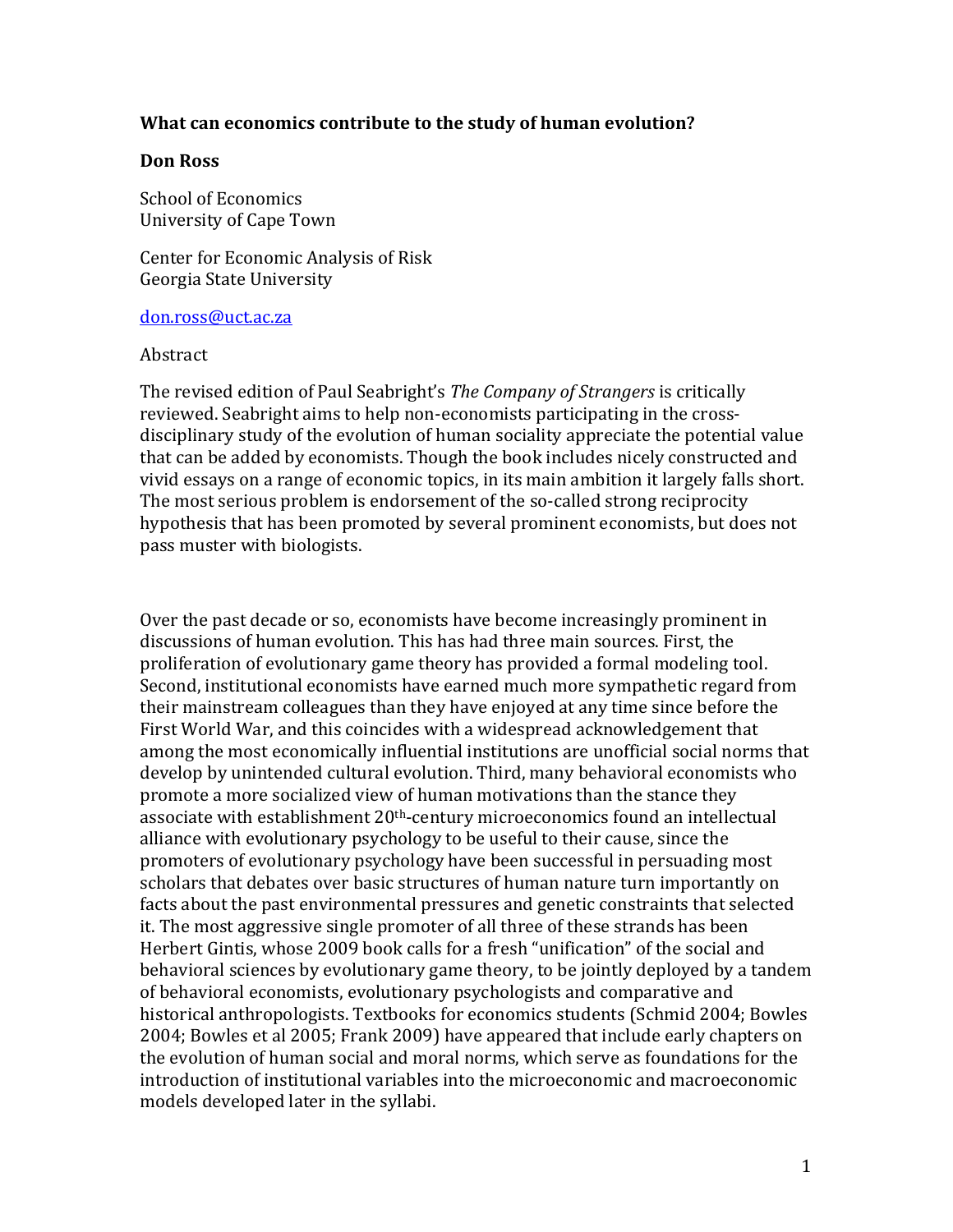These developments signal a number of shifts that I expect will prove enduring in the way in which economists are coming to think about their relationships with other disciplines and about the range of phenomena to which they can contribute deeper understanding. Anthropological evidence will come to be generally recognized as important to economists. Sociology may collapse into economics altogether, as economists become comfortable with irreducible collective agency and 'team reasoning' (Bacharach 2006), and thereby encroach on territory they have traditionally left to sociology's less rigorous methods. Contested relationships with psychology have always been important drivers, even when held off-stage, of the methodological opinions of economists, but in this area I suspect that the specific current consensus in the textbooks cited above will not turn out to have staying power.<sup>1</sup> On the other hand, economics will not again drift into the ahistorical unconcern with institutions that characterized it for a few decades in the previous century; and some of the most important of the relevant institutional histories indeed go back to the dawn of the human species and earlier. Thus evolutionary psychology, as a set of specific assumptions associated with classic texts by Boyd  $&$ Richerson (1985) and Barkow et al (1992), may disappear from future economics textbooks; but evolutionary theory and history will not.

In this environment, there is natural demand for surveys that are more readable and intellectually engaging than textbooks, but less parochially technical than economics monographs; that is, distillations that attract the critical attention of both economists and the specialists in neighboring disciplines with whom they increasingly engage. Paul Seabright's 2004 book *The Company of Strangers*, subtitled A Natural History of Economic Life, was an early entrant into this niche. The book was generally well received and has been relatively heavily cited, though only rarely in economics journals. In 2010 a revised edition appeared. This takes into account some prominent related scholarship that has appeared since then – e.g. Clark (2007) and Boldrin & Levine (2008) – but its principal distinguishing feature is a thread of argument, emphasized in a new chapter, according to which the 2007-2008 financial crisis illustrates and is explained by the book's "central thesis". Given the substantial market for efforts to make sense of these traumatic recent events, cynics can readily diagnose opportunism here. But this would be uncharitable. Seabright no doubt thought the crisis was indeed the sort of phenomenon that he had in mind when he wrote about the negative consequences of what he calls "tunnel vision", recognized that this was bound to occur to many readers, and therefore felt that, after 2008, the 2004 edition was likely to come across as *Hamlet* without the prince.

Thus the 2010 version ranges from the prehistory of urban civilization to recent international headlines. One might worry that this scale is bound to lead to superficiality and over-generalization. For the most part it doesn't, but for a reason that implies a criticism. What Seabright has mainly produced here are engaging, insightful essays on a hodgepodge of important economic subjects – money,

 $1$  Some of my reasons for thinking this will be indicated in the current essay.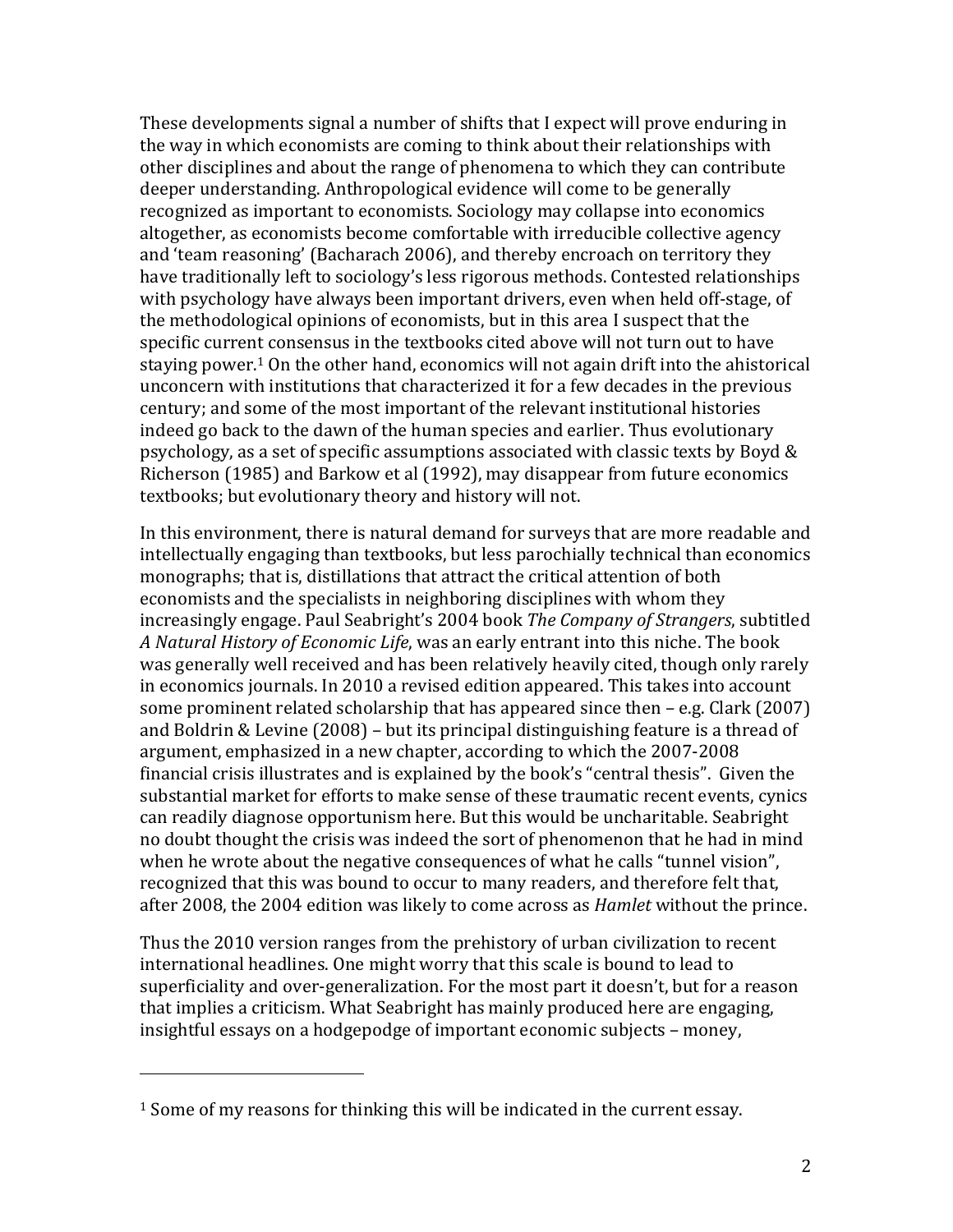banking, urban management, common pool resources (specifically water), the relationship between poverty and health, and mercantilism – that will strike few economists as generally controversial, but that are modern in their dress because they are lightly flavored by references to evolved human nature, and strongly influenced by a regard for institutional history that is altogether salutory. This explains why economists have neither complained about the book nor much cited it; it contains little to either challenge or enlighten them. Others will learn about economists' thinking on some socially central topics in a pleasant way, since the book is very nicely written. There is some risk that non-economists will think that Seabright has summarized for them the conventional professional wisdom on the causes of the recent crisis, when, for reasons to which I will return, he has done no such thing. Since this is the main difference between the first and second editions, I judge the former to be superior.

Nevertheless, what we have in two thirds of this book is a polished introduction to economists' style of reasoning, by means of timely topical essays, for noneconomists. There is no reason not to welcome this contribution, while acknowledging its necessarily modest importance. Unfortunately, there is another third to the book, the opening chapters, in which Seabright describes the new evolutionary foundations of economics as sketched in my opening paragraph, along with the economic thread in human evolution. This effort does not reflect, or cite, the most rigorous scholarship, and will encourage entrenchment among noneconomists of widespread but mistaken opinions about how economists with fresh cross-disciplinary enlightenment frame the course and significance of our species' early history. In my opinion, almost everything in these chapters sets crossdisciplinary understanding backwards rather than moving it forward.

I begin with Seabright's central theme, emphasized right through the book, on which he is not wrong but with respect to which he fails to emphasize what is distinctive about the economist's perspective. The theme in question is that humans are very different from other mammals, though not from the eusocial species, such as bees, termites and naked mole rats, in basing their ecology on elaborate division of labor. They are distinct from *all* other animals in extending this division of labour far beyond close relatives. To establish and maintain mutually beneficial relationships with unrelated strangers, people rely on rich signaling dynamics, which are stabilized by norms and institutions. Human interactions, outside of the rather minor sphere of near-competitive markets with symmetric information, are thus best modeled as non-parametric strategic situations – that is, games. This in turn implies that the interactions will tend, like all games, to produce outcomes that involve significant externalities – side-consequences relevant to the welfare of nonplayers – that players lack incentive to notice or try to control, and which will sometimes be beneficial to those bystanders but, in a world of entropy, will more often be harmful to them. Costs of externalities may often exceed the benefits players derive from use of the strategies that produce the externalities in question, and this is how we explain what has gone wrong when people ruin common resources by collectively over-exploiting them, or allow their productive surpluses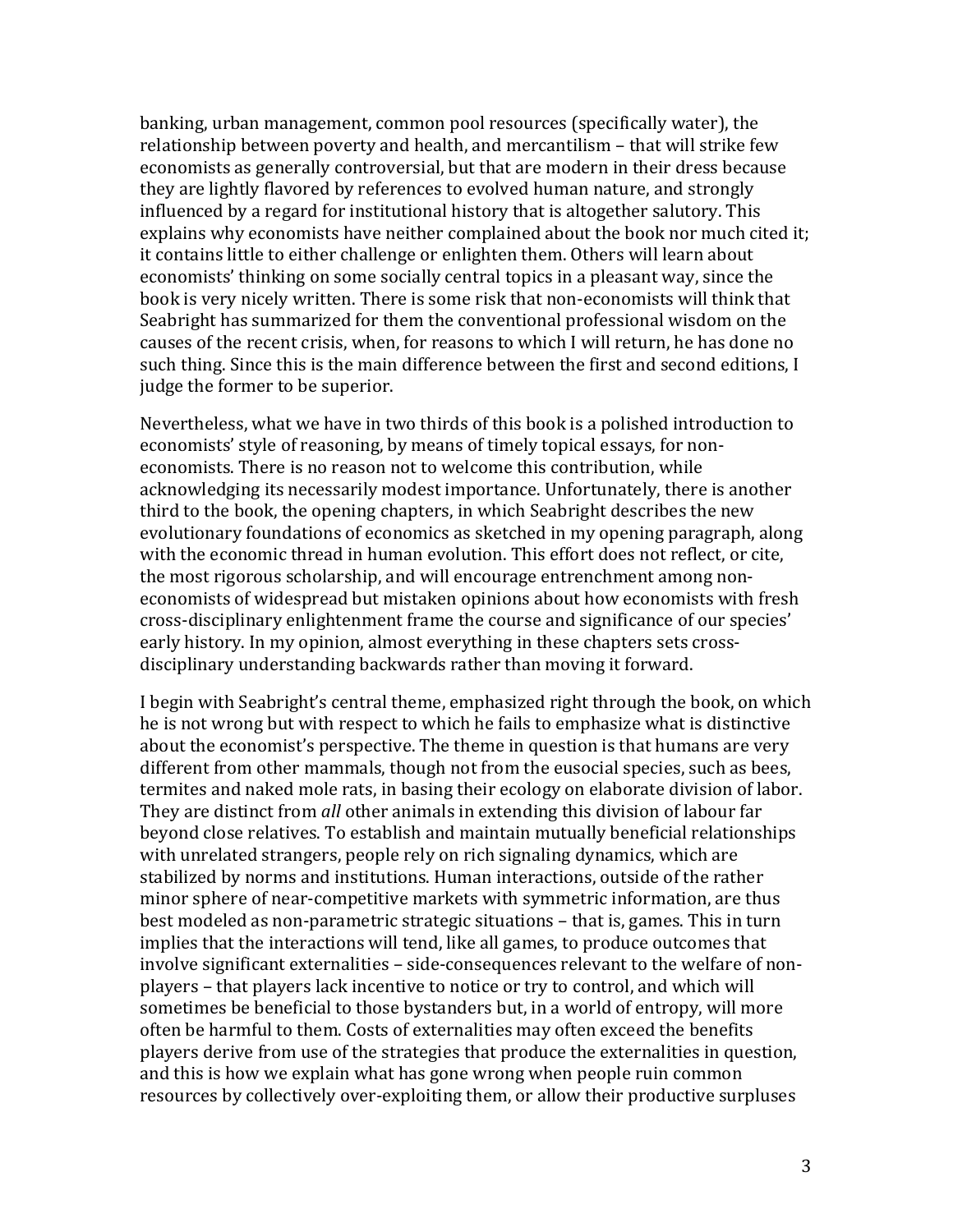to be captured by rent-seekers, or annihilate their own assets in zero-sum conflicts – or participate in asset bubbles that end in wealth-destroying explosions. Dividers of labor, as Seabright puts it, are naturally prone to "tunnel vision": with everyone specializing, and each specialist trusting all the other specialists to hold collective structures in place, no one may notice if the network as a whole lurches toward catastrophe.

These themes have become quite familiar to the contemporary well-read student of general social science. However, economists add special rigor to them in ways that Seabright doesn't indicate. To begin with, they focus on *exchange* as the proxy for the loose and un-formalized idea of division of labor, because the former but not the latter is the basis for statistically testable models and hypotheses. Division of labor is a term of art more common among sociologists. Seabright might respond to this complaint by pointing out that division of labor, unlike exchange, draws our attention to social roles with which individuals self-identify, and he indeed spends a short chapter arguing that such role identification is an important reinforcer of tunnel vision. However, he does not explain how role-identification addresses anything more than what tunnel vision *feels like* to those in tunnels; positive and negative externalities of games, with all of their momentous economic and political consequences, follow directly from the specialization that is the essential concomitant to exchange. Thus economists see no benefit, and much cost to analytical clarity, in directly modeling division of labor. Seabright's reader will not learn this.

The complaint might be regarded as just so much parochial disciplinary fussing. However, if Seabright's distinctive self-assigned job is to show how economic reasoning tightens a picture that every social scientist shares, it is hard not to see blurring conceptual resolution as anything but regressive. Furthermore, this fuzzing contributes directly to substantive failures of explanation on Seabright's part. I will concentrate on two of these: first, his confused presentation of the actual role of exchange in human evolution, and, second, his failure to show best-practice economic logic at work in promoting understanding of the recent financial crisis.

In neither his 2004 nor his 2010 editions does Seabright cite Haim Ofek's (2001) work that explores, with much greater economic *and* paleontological rigor, the actual role of exchange as a coevolutionary factor in the descent of early *H. sapiens* from *H. erectus* and *H. habilus*. Ofek argues persuasively that specialization and exchange were a precondition rather than a consequence of this trajectory, and of the massive brain growth that was its most salient evolutionary feature. He assembles physical evidence from paleontology to build his case for this highly portentous hypothesis, but surveys it with an economist's close attention to opportunity costs of the alternative behavioral strategies that were available to our ancestors at each key evolutionary stage. Since Seabright does not even scratch the surface of this sort of inquiry, he fails to put the economist's distinctive analytical capacities to work in contributing to our knowledge of our origins. At least as seriously, by focusing on the importance of extended social networks only during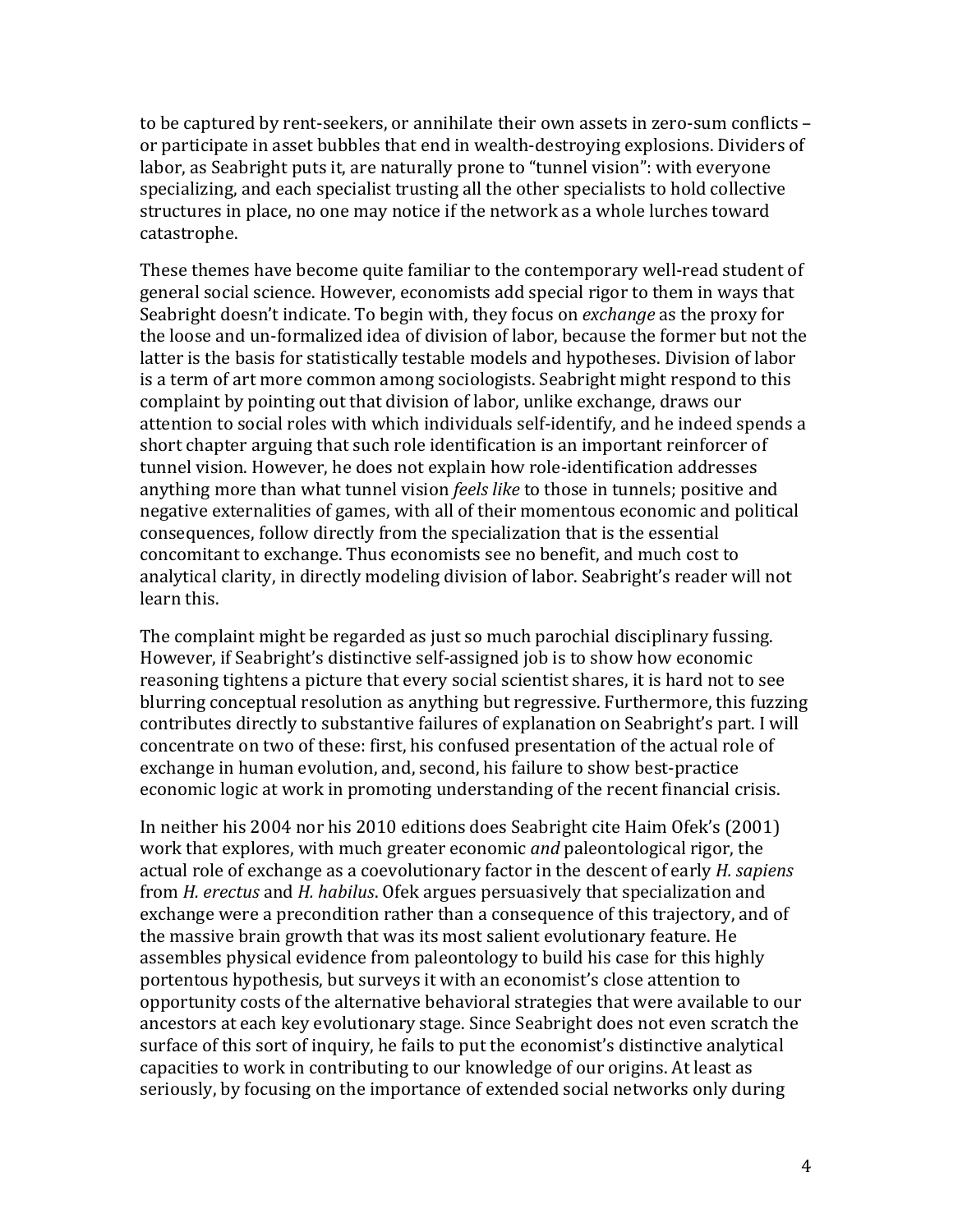and after the very recent establishment of agriculture, he misses its vital role in facilitating lifestyles based on sharing yields from hunting and gathering; but as Ofek shows, this was the true breakthrough that we need economic analysis to properly understand. In choosing his foreshortened frame, Seabright lops about two million years off the history of exchange relations in human evolution – and the very two million years in which it made its most revolutionary impact until the coming of industrialization. This is a bit like writing a history of physics that begins after Newton and never mentions him.

It is worth saying more about Ofek's reconstruction of human history in order to capture some of the flavor of what Seabright misses. The reader of Seabright's book who doesn't already know economics won't learn that the analysis is based on opportunity costs, measured as a function of budget constraints given locally fixed technology for resource exploitation. Evolution itself faces such constraints. In the case of our hominid ancestors, these included the metabolic demands of the larger brain. The only comparably expensive organ that could be traded off to support it was the complex gut needed to digest raw plant food. Thus Ofek argues, in company with Wrangham *et al* (1999) and Wrangham (2009), that mastery of fire was a specific precondition for at least the later and most rapid stage of human encephalization. He then marshals reasons to believe that fire-keeping was the first specialized occupation in the hominid social ecology. This involves interpretation of paleontological evidence in light of an economic analysis according to which, for *H. erectus* and his immediate successors, it was much more efficient for specialists to maintain fires, upon which bands of local hunter-gatherers could draw in exchange for food and pelts, than for each small band of hunter-gatherers to search for suitable kindling each day – which would have severely restricted their foraging ranges – and then endure the high-risk, failure-prone ordeal of starting a nightly fire without modern ignition technology. Caves, Ofek argues, were not primarily used as homes by early humans, as popular imagination supposes, but as fire service stations. This naturally leads one to speculate, though he does not, that cave art, exploiting early humans' mimetic dispositions (which, according to Donald 1991, were already crucially in place), might have had the intended function of attracting customers. Since fire maintenance requires steady presence but not steady labor, once fire service centers were established, it would be natural for their operators to diversify into making hand axes, body ornaments and other products that would be of value to hunter-gatherers but are not most efficiently manufactured *while* one is moving around to follow prey and locate fruit and vegetable patches. The pattern of human colonization in challenging environments such as ice-age Europe, Ofek ! argues, was constrained by considerations of economies of scale: hunter-gatherers could not begin to productively work a new territory until there were enough of them to support a local fire station. The expansion of frontiers of settlement in modern times according to this pattern – on far faster time scales, but obeying the same economic principle – is a familiar one to economic historians.

Ofek's project is not merely to explain the origins of markets. Rather, his thesis is that market exchange was the basic behavioral adaptation that allowed humans to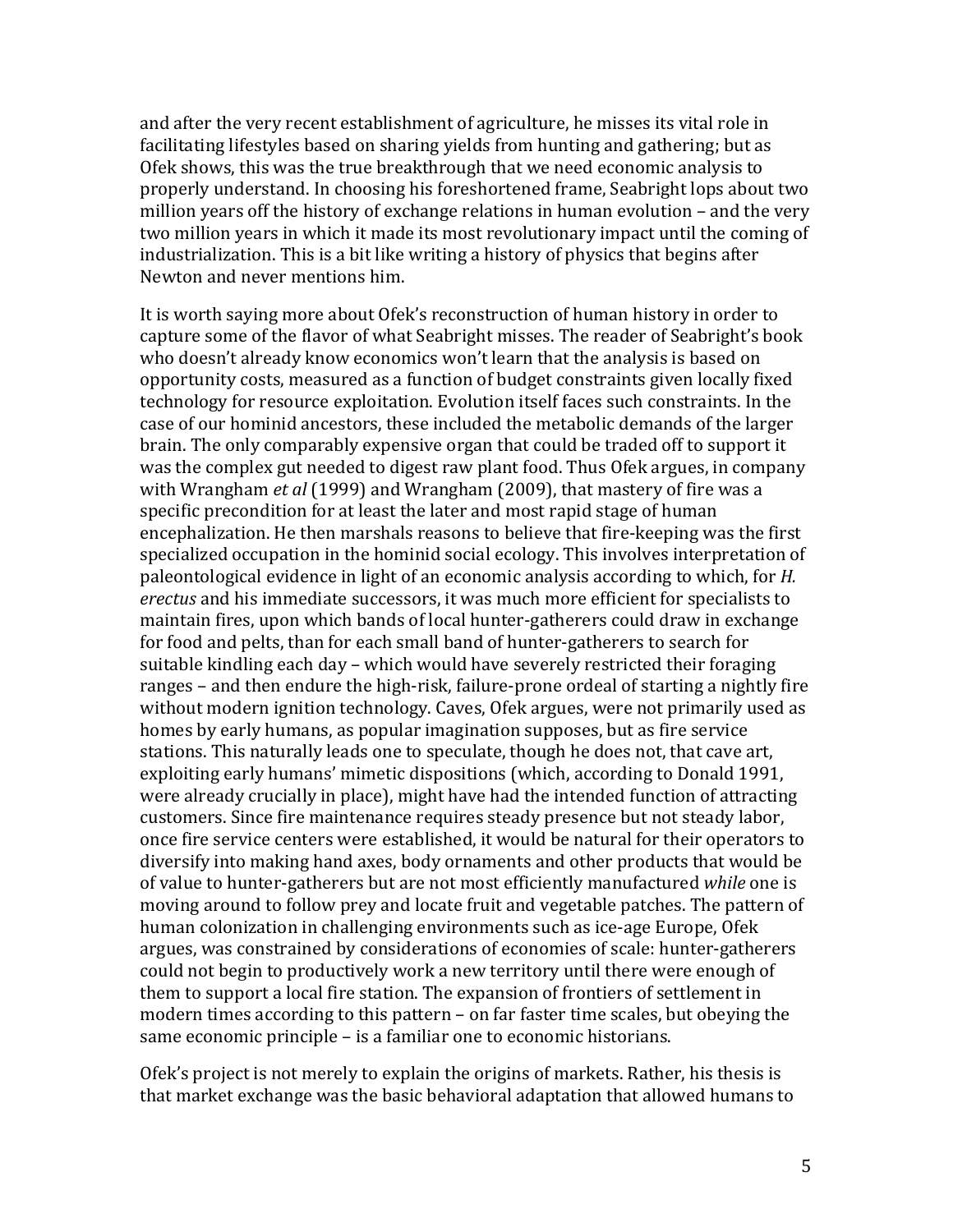construct a distinctive ecological niche, and the only such niche that tends by its own endogenous dynamic to expand indefinitely. Like Seabright, but without any need for the tendentious hypothesis of 'strong reciprocity' (see below), Ofek observes that the progress of cross-band exchange in turn required the partial displacement of natural xenophobic violence by diplomacy, thus promoting the enhanced strategic competence in which all social intelligence, including that of humans, largely consists.

Let us now review a second instance in which the limited real economics in Seabright's early chapters contributes to impoverished explanation. His account of the financial crisis blames it, as one might anticipate, on tunnel vision, in this instance that of bankers. Each senior bank executive, he explains, appreciated a responsibility to attend to his or her own bank's level of relative risk against the market, but no banker had responsibility to attend to so-called systemic risk – the possibility that all banks might simultaneously face demand for liquidity, which implies each bank's sudden insolvency.<sup>2</sup> Seabright then appeals to a fatuous<sup>3</sup> popular story propounded by two famous economists, Akerlof & Shiller (2009), to explain why the prospects of all banks wanting liquid reassurance at the same time was always greater than would be implied by the statistical analysis of hypothetically perfectly rational market participants. The relevant decision makers, according to Akerlof & Shiller, are not rational, but are locked into correlated cycles of mutually reinforcing irrational exuberance (an Alan Greenspan coinage) and irrational gloom.

Seabright's appeal to tunnel vision here is not false, but it is also not economics; it is at best a high-level metaphorical gloss that sweeps the specific economic details under the rug. *Obviously* any asset bubble is an externality; it cannot, as a matter of logic, be an intended outcome of any but a tiny minority of investors. Calling this sort of externality a result of 'tunnel vision', however, has a potentially misleading semantic connotation, for it suggests that participants were necessarily unaware of asset over-pricing. In the case of the American and European housing bubble that burst in 2006, such unawareness no doubt characterized many home-buyers, or at least the sub-prime ones. However, these buyers' actions are not Seabright's focus, probably for the defensible reason that they were responses to incentives offered by finance companies. Now, the senior managers of these companies were *not* unaware of the bubble. The primary shared sources of business news in their culture, including The Economist, The Wall Street Journal and The Financial Times, wondered repeatedly and with front-cover alarm for *four years* when the bubble would burst;

<sup>&</sup>lt;sup>2</sup> Seabright recognizes that regulators *did* have exactly this responsibility, but were discouraged by inductively induced complacency from taking it seriously. I think it is more accurate to say that they had been disempowered for ideological reasons. On neither of these stories, however, does their failure clearly stem from tunnel vision as Seabright loosely defines it.

 $3$  See Ross (2010) for the justification for this adjective.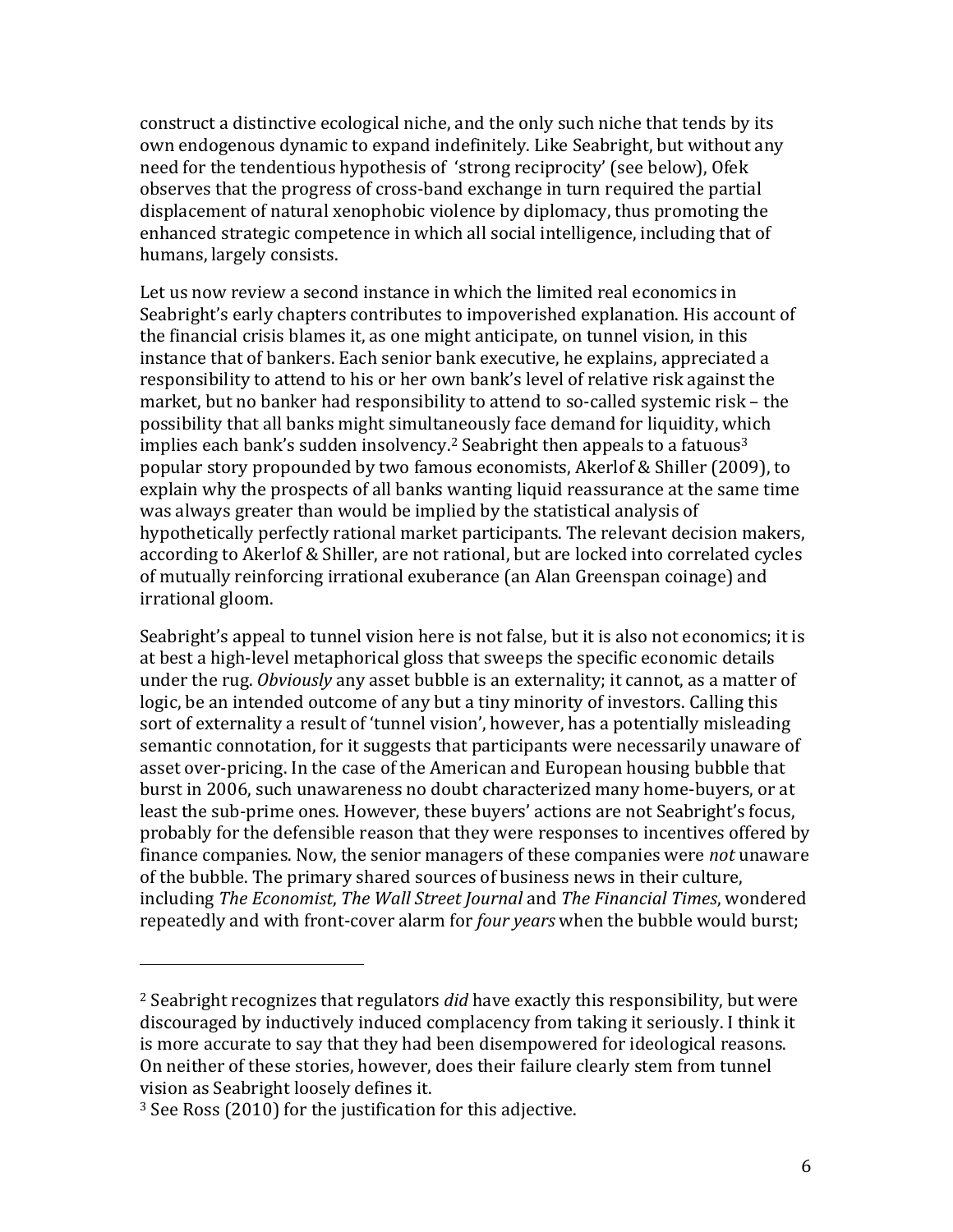these journalists were also nearly unanimous in fearing that correction of inflated real estate values would be of sufficient magnitude to drag the rest of the US economy into crisis (Posner 2009; Ross 2010). The problem was that the *rational* strategy for each investment bank was to profit from the bubble in hopes of jumping off early; indeed, the shareholders in large finance houses, and the directors of pension funds, would reasonably have tolerated no *other* strategy. (The handful of small funds that profited handsomely from correctly timing the bubble's implosion took enormous risks in order to do so, risks possible only for nimble minnows using the resources of very aggressive investors, as brilliantly related by Lewis [2010]. Furthermore, the link between systemic financial-sector risk and the main economy lowered the proprietary risk for individual banks because it made government bailout more likely in the event that a company's timing gambit failed. This was rational ex-ante, and turned out to be generally correct ex-post; the fate of Lehman Brothers was the exception, not the rule, among the main makers of the market for derivatives based on mortgages.

Read literally, Seabright's appeal to tunnel vision is merely uninformative, even if its connotations are misleading. His appeal to Akerlof and Shiller's 'animal sprits' account is, however, outright *bad* economics. No economic logic related to asset bubbles calls for resort to emotional contagion as a causal driver, and there is no econometrically tested evidence for it. Investors in financial assets condition their estimates on their observations of the behavior of other investors. Under some circumstances, which empirical studies and experiments conducted by economists have carefully investigated, they will rationally ignore private information that contradicts their inferences from such observations (Bannerjee 1992; Anderson & Holt 1997; Hung & Plott 2001; Sgroi 2003; Chamley 2004). The loss of this information in markets characterized by such 'herding' is an inefficiency, to be sure; but, contrary to many popular complaints which it is unfortunate to find Seabright abetting, only a minority of economists discount the possibility of such inefficiencies in real markets. No doubt investors suffer enervating losses of brio when they realize that their wealth is shrinking or about to shrink; but it is old-fashioned casuistry to mistake this epiphenomenon - the origins of which are mysterious even according to Akerlof & Shiller – for the main motor in the causal engine. Ironically, business cycles were originally *defined*, outside the economic literature, as waves of rising and falling market confidence. Economists, in wondering whether business cycles were 'real', answered the question in the affirmative precisely because they *did* find explanations of their dynamics that didn't simply appeal to brute psychological changes.<sup>4</sup>

I have so far concentrated on ways in which Seabright misses opportunities to demonstrate the distinctive value of economic analysis for his largely non-

<sup>&</sup>lt;sup>4</sup> The same comment applies to the main alternative literature in the business cycle debate, even though it postulates less rational use of information and borrows the Keynesian phrase that Akerlof & Shiller do; see Farmer & Guo (1994).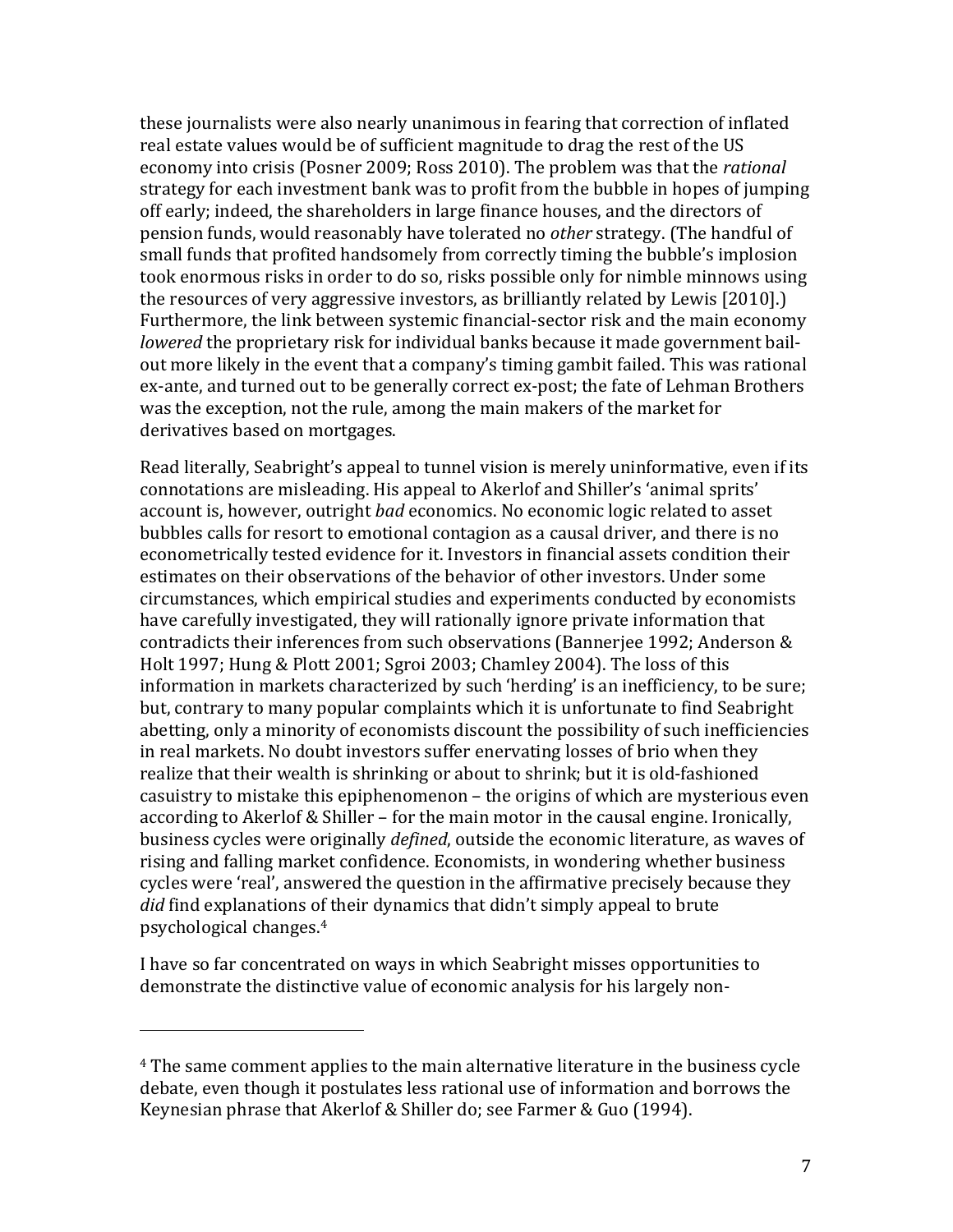economist audience. However, the soft spot in his exposition that seems to me most serious, and also most interesting with respect to the larger state of the dialectic in the interdisciplinary study of social evolution, is his endorsement of the so-called 'strong reciprocity' hypothesis associated with the economists Ernst Fehr, Herbert Gintis, Samuel Bowles, and Colin Camerer, and the anthropologists Joseph Henrich and Robert Boyd. According to these scientists, strong reciprocity was a crucial mechanism in human evolution that was suggested by economic logic and has been confirmed by economic and neuroeconomic experiments. In fact, there is no evidence that it plays a role in human behavior outside of the very laboratory setups designed to induce it. It is outright inconsistent with modern, formal Darwinian theory, and it is contra-indicated by the relevant ethnographic literature.

Strong reciprocity is defined by contrast with weak reciprocity. The latter refers to a tendency to reward cooperation and punish defection in non-zero-sum games, which maximizes the expected inclusive fitness of the player whose strategic choices reflect the tendency. Strong reciprocity, on the other hand, is a postulated disposition to reward cooperators and punish defectors that *reduces* the strong reciprocator's fitness. Since this is incompatible with Hamilton's rule, it would be a stunning discovery indeed if it were empirically confirmed. The group of economists whose experiments have hoodwinked Seabright, and through Seabright his readers, claim all of the following: that they routinely observe strong reciprocity in their behavioral laboratories (Fehr & Gächter 2000, 2002);<sup>5</sup> that this observation is supported by ethnographic evidence (Henrich & Henrich 2007); that mathematical models and computer simulations show it to be consistent with Darwinian processes (Gintis 2000; Gintis et al 2003; Falk & Fischbacher 2005); and that fMRI work has identified its neural correlates (Sanfey et al 2003; de Quervain et al 2004).

None of these claims hold up well under careful scrutiny. It is true that people can be induced to pay monetary costs to retaliate against perceived unfairness in constrained experimental circumstances, especially where their capacity to costlessly signal is restricted (though even this strongest link in the theoretical edifice of strong reciprocity frequently rests on dubious inferences, as shown by Binmore & Shaked 2010). However, if such behavior does not violate Hamilton's rule then it simply expresses weak reciprocity plus learning lags (Burnham  $&$ Johnson 2005). The promoters of the strong reciprocity hypothesis are consistently ambiguous about whether they do or don't intend to promote the rejection of Hamilton's rule as the full generalization of Darwinian theory (Ibid; West et al 2010). As West et al explain, the general logic of the strong reciprocity lobby begins with equivocation about the entities that are taken to maximize fitness, which then motivates postulated effects designed to reconcile the hypothesis with orthodox

 $5$  Confusingly, they like to say that they also observe it in field experiments (Henrich et al 2004); but an overt manipulation of subjects' incentives is not turned into a true field experiment merely by conducting it outdoors in an exotic country (Harrison & List 2004; Guala 2010).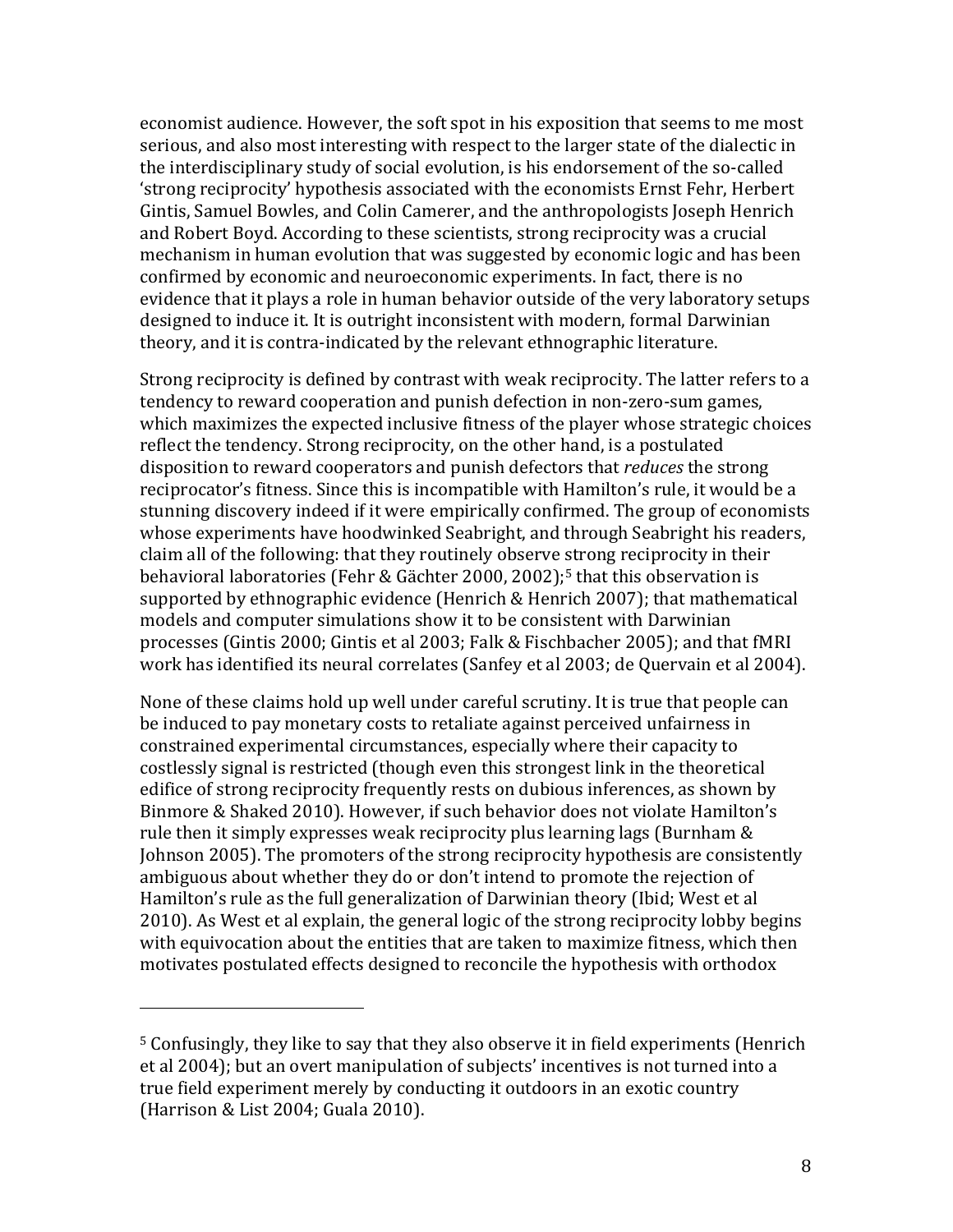evolutionary theory. All of this is outright formal confusion. The next problem, with the claims that field and ethnographic evidence confirm strong reciprocity, is most decisively exposed by Guala (2010). In a careful review of the anthropological literature, he finds that outside of the lab people enforce their social contracts with spontaneous low-cost punishments like gossiping, ostracism and moving away from offenders, or rely on third-party punishment institutions. As Guala further demonstrates, this empirical failure has been obscured by repeated citations of ethnographic counter-evidence as though it were favorable! Finally, the supposed support for strong reciprocity from neuroimaging work depends on repeated invocation of fallacious 'reverse inference' (Poldrack 2006; Harrison 2008), in which brain activity correlated with costly punishment is interpreted as specially adapted to subserve such punishment, in the absence of independent grounds for supposing that the brain regions in question are *specially* adapted to *any* strategic function.

In light of all this, it is most unfortunate that Seabright gives explicit pride of place to strong reciprocity as the primary special behavioral disposition that maintains cooperation among networks of human non-relatives. The evidence he cites is precisely that briefly reviewed above, which, in light of its failure to connect with any phenomena observed outside of the lab, should *not* be interpreted as showing anything significant about actual human evolution. To his credit Seabright establishes distance from the two aspects of the strong reciprocity literature that excite the most allergic responses from biologists such as West et al (2010).<sup>6</sup> First, with respect to the biologists' concern, Seabright is careful to ground strong reciprocity in kin selection, and thereby to imply that he doesn't take it to violate maximization of expected inclusive fitness. People, as he puts it, treat non-relatives – or, at least, relatively materially successful fellow citizens and co-religionists – as "honorary relatives". Since this is usually a *sound* biological strategy for humans, dangers arising from "tunnel vision" notwithstanding, it is unclear why what Seabright calls "strong reciprocity" isn't what his sources of putative evidence like to dismiss as mere boring, old-fashioned "weak reciprocity". Second, Seabright backs away from endorsing the view that strong reciprocity is based on a *genetic* discontinuity in primate evolution that distinguishes modern humans from their ancestors and nearest living relatives; all the behavioral patterns associated with strong reciprocity, he concedes, might be based on cultural development and normative conditioning in childhood (p. 87). This leaves the reader asking the following question, to which Seabright's text gives no answer: Does he think that humans have uniquely escaped from the constraints of Hamilton's rule by cultural bootstrapping, or does he simply not recognize the radicalism of the strong reciprocity hypothesis as its defenders intend it?

To conclude that this question about Seabright's view is left open by his book is to imply that its theses in both directions – i.e., concerning the impact of economic

 $6$  For alarms on these same points from non-biologists, see Binmore (2005) and Ross (2006).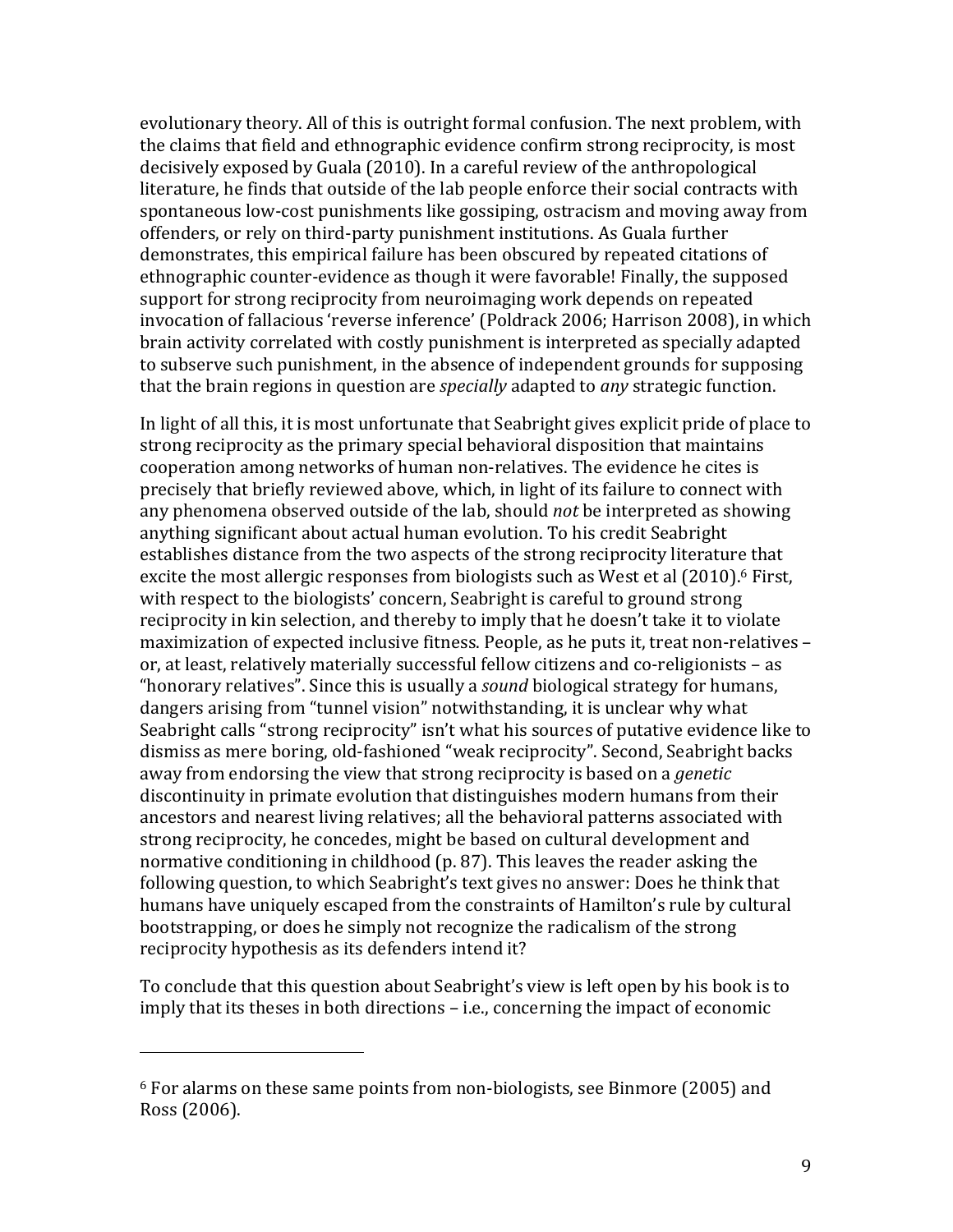factors on human evolution, and of human biological origins on economic behavior – are fundamentally unclear. This is a rather dismal verdict on a book that purports to help non-economists interested in the evolution of human sociality get a handle on the distinctive importance of economics to this subject. They are likely to conclude instead that economists have a shaky grasp of biology and paleontology, or, worse, will acquire some muddled beliefs about all three disciplines. Let us note in mitigation, therefore, that in backing away from the *profound* errors associated with the strong reciprocity hypothesis, Seabright shows more reliable scientific judgment than the *majority* of his economist colleagues who have tried to clarify the general interdisciplinary frontiers. This is faint praise, of course. Seabright's book stands as a reminder that until such time as we see more citations of such economists as Ofek and Binmore in *all* parts of the literature on the evolution of sociality, the integration of the full power of economic reasoning into that science remains incomplete.

# References

Akerlof, G., & Shiller, R. (2009). *Animal Spirits*. Princeton: Princeton University Press.

Anderson, L., & Holt, C. (1997). Information cascades in the laboratory. *American Economic Review* 87: 847-862.

Bacharach, M. (2006). *Beyond Individual Choice.* Princeton: Princeton University Press.

Banerjee, A. (1992). A simple model of herd behavior. *Quarterly Journal of Economics* 107: 797-817.

Barkow, J., Cosmides, L., & Tooby, J. (1992). *The Adapted Mind*. Oxford: Oxford University Press.

Binmore, K. (2005). *Natural Justice*. Oxford: Oxford University Press.

Binmore, K., & Shaked, A. (2010). Experimental economics: Where next? *Journal of Economic Behavior & Organization* 73: 87-100.

Boldrin, M., & Levine, D. (2008). *Against Intellectual Monopoly*. Cambridge: Cambridge University Press.

Bowles, S. (2004). *Microeconomics: Behavior, Institutions and Evolution.* Princeton: Princeton University Press.

Bowles, S., Edwards, R., & Roosevelt, F. (2005). *Understanding Capitalism*. 3<sup>rd</sup> edition. Oxford: Oxford University Press.

Burnham, T., & Johnson, D. (2005). The biological and evolutionary logic of human cooperation. *Analyse & Kritik* 27: 113-135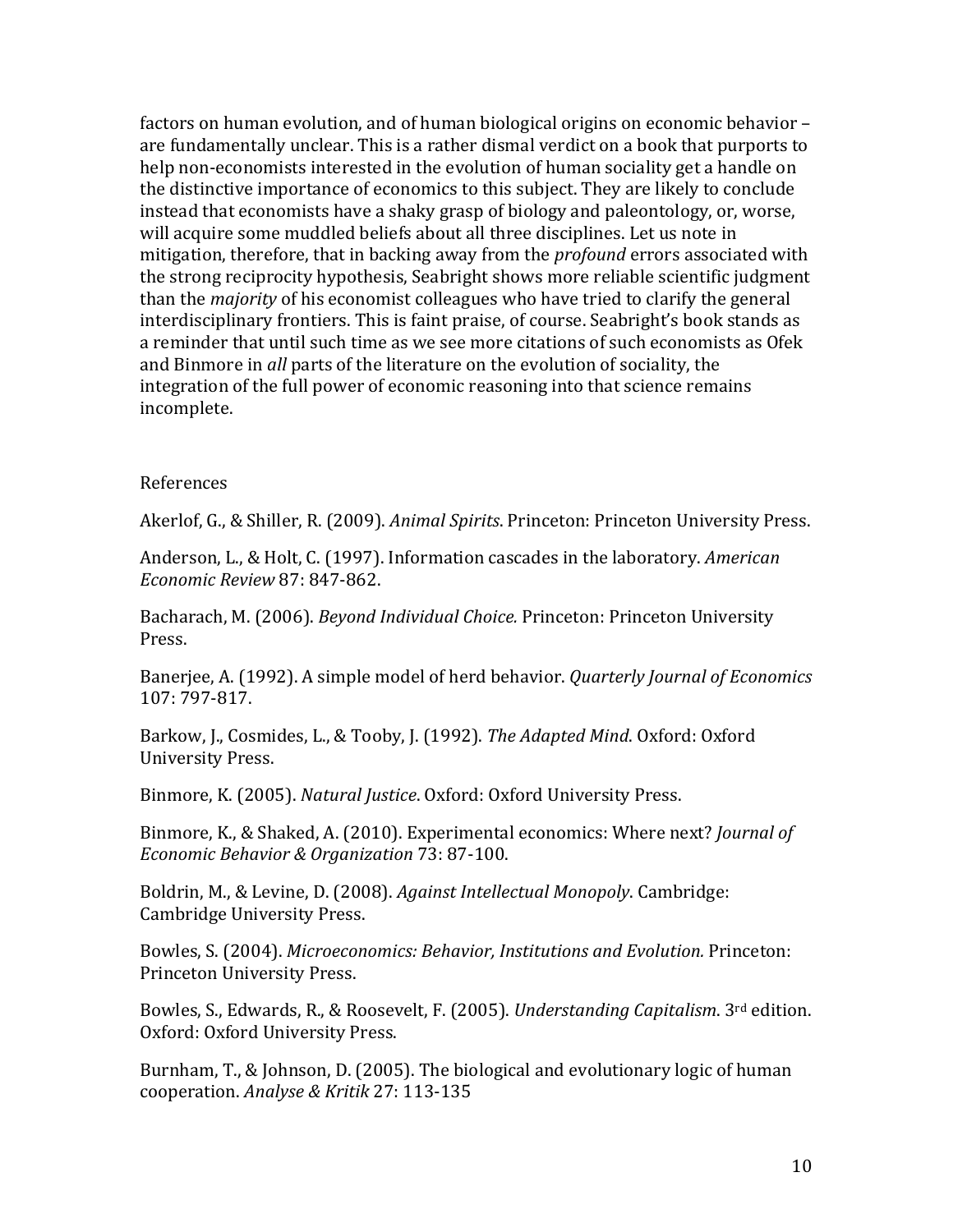Boyd, R., & Richerson, P. (1985). *Culture and the Evolutionary Process.* Chicago: University of Chicago Press.

Chamley, C. (2004). *Rational Herds*. Cambridge: Cambridge University Press.

Clark, G. (2007). *A Farewell to Alms.* Princeton: Princeton University Press.

de Quervain, D., Fischbacher, U., Treyer, V., Schelhammer, M., Schnyder, U., Buck, A., & Fehr, E. (2004). The neural basis of altruistic punishment. *Science* 305: 1254-1258.!

Donald, M. (1991). *Origins of the Modern Mind*. Cambridge, MA: Harvard University Press.

Falk, A., & Fischbacher, U. (2005). Modeling strong reciprocity. In H. Gintis, R. Boyd, S. Bowles, & E. Fehr, eds., *Moral Sentiments and Material Interests*, pp. 215-227. Cambridge, MA: MIT Press.

Farmer, R., & Guo, J.-T. (1994). Real business cycles and the animal spirits hypothesis. *Journal of Economic Theory* 63: 42-72.

Fehr, E., & Gächter, S. (2000). Cooperation and punishment in public goods experiments. American Economic Review 90: 980-994.

Fehr, E., & Gächter, S. (2002). Altruistic punishment in humans. *Nature* 415: 137-140.

Frank, R. (2009). *Microeconomics and Behavior*. 8<sup>th</sup> edition. New York: McGraw Hill.

Gintis, H. (2000). Strong reciprocity and human sociality. *Journal of Theoretical Biology* 206: 169-179.

Gintis, H., Boyd, R., Bowles, S., & Fehr, E. (2003). Explaining altruistic behavior in humans. *Evolution and Human Behavior* 24: 153-172.

Gintis, H. (2009). *The Bounds of Reason.* Princeton: Princeton University Press.

Guala, F. (2010). Reciprocity: weak or strong? What punishment experiments do (and do not) demonstrate. Università Degli Studi di Milano, Departimento di Scienze Economiche Aziendali e Statistiche, Working Paper 2010-23.

Harrison, G. (2008). Neuroeconomics: A critical reconsideration. *Economics & Philosophy* 24,!303–344.

Harrison, G., & List, J. (2004). Field experiments. *Journal of Economic Literature* 42: 1009-1045.

Henrich, J., Boyd, R., Bowles, S., Camerer, C., Fehr, E., & Gintis, H. (2004). *Foundations* of Human Sociality. Oxford: Oxford University Press.